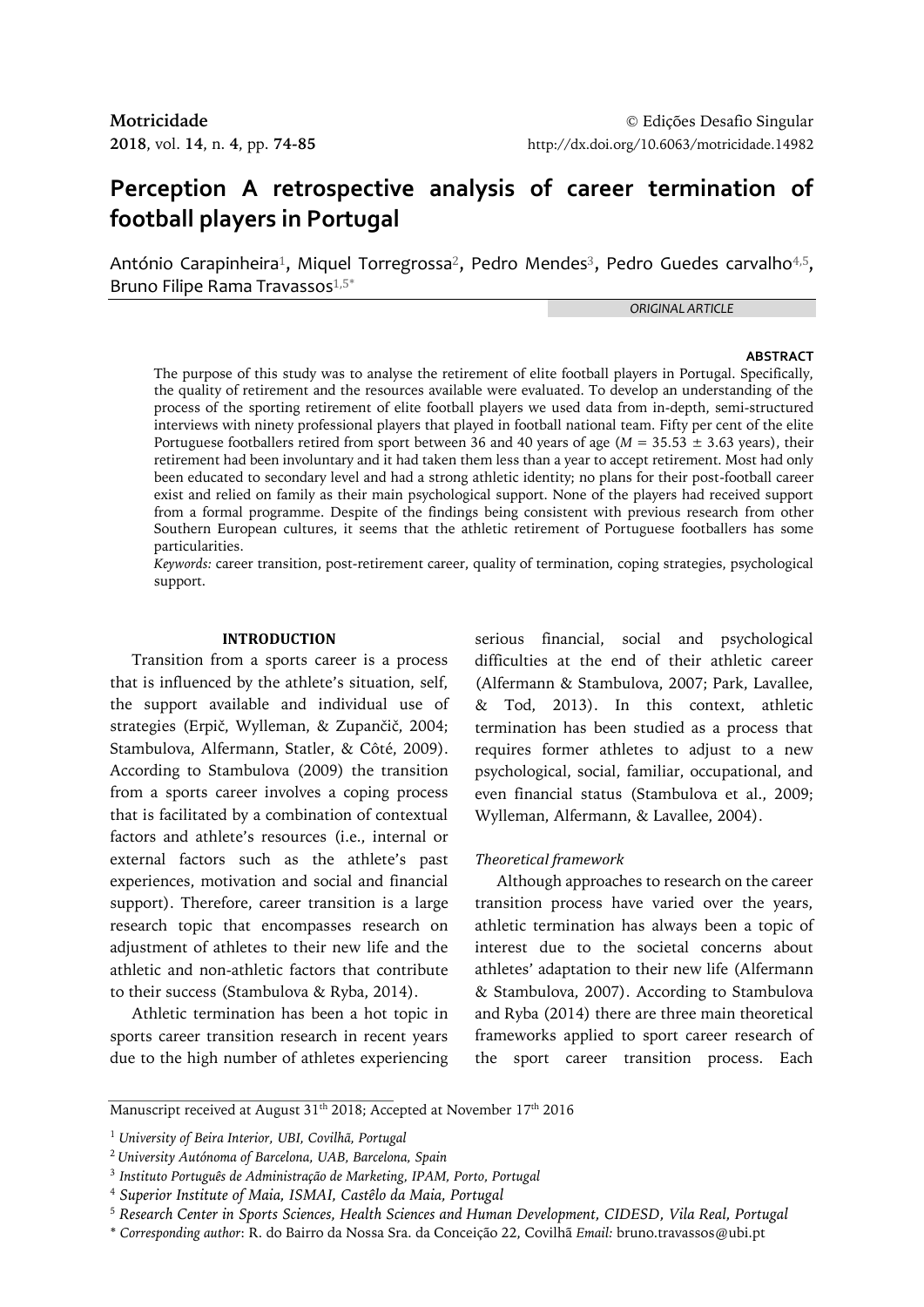theoretical framework focuses on different aspects of career transition process. The first approach were based on thanatology perspectives (stages if dying) and the moment of termination was viewed as a negative and traumatic single event that changes the course of life of the participants (Schlossberg, 1981). After that, the athletic retirement model (Taylor & Ogilvie, 1994) was proposed to study specifically on athletic termination and the factors and resources that contribute to the quality of athletic termination and is particularly relevant to understanding of elite athletic termination. The athletic termination model comprises five categories of factor: (a) initiation of athletic retirement, (b) adaptation to athletic retirement, (c) the athlete's resources, (d) quality of athletic retirement and (e) interventions to support the retirement process. At the end, the holistic model of athletic careers (Wylleman, Reints, & De Knop, 2013) focuses on analysis of the academic, athletic, individual, psychological and academic transitions athletes undergo. That is, proposed a holistic, lifespan, multi-level approach to improve the understanding of the contextual factors in career development and transitions (Stambulova et al., 2009).

### *Athletic termination*

In line with the athletic retirement model recent studies have provided evidence that athletic retirement is a process that is mediated by non-athletic factors (i.e., social factors and life events) that should be recognised as constraints of quality of life after an athletic career (Stambulova et al., 2009; Torregrosa, Ramis, Pallarés, Azócar, & Selva, 2015). Park et al. (2013) concluded that to understand the process of career termination it is necessary to understand the factors affecting quality of posttermination career and the resources available to athletes during the termination process. There is strong evidence, for instance, that voluntary termination is associated with good adaptation to a new life and a shorter transitional period (Agresta, Brandão, & Barros Neto, 2008; Park et al., 2013). In contrast involuntary termination due to age, deselection or injuries can contribute to difficulties with adaptation to termination,

including dissatisfaction with the sudden change and negative emotional reactions to it, as well as difficulty with accepting one's new life (Stambulova et al., 2009; Wylleman et al., 2004).

Overall the research has revealed that: (a) there are multiple motifs for athletic termination and it is the outcome of a reasoned decisionmaking process; (b) the more control that athletes feel they have over the decision to retire, the better their adaptation to post-termination life; (c) the process of adapting to athletic termination is highly individual and hence there are large inter-individual differences in the outcome; (d) planning for termination is crucial to coping successfully with one's new life; (e) the skills and social support an athlete has are crucial to the adaptive process.

In addition, it has recently been highlighted out that athletic termination is not a purely rational decision but is also driven by emotion, compulsion and a need to be part of the game. These feelings can be associated with the loss of identity during and after athletic termination, due to loss of value of previous experiences and acquired competences during athletic career (Cosh, LeCouteur, Crabb, & Kettler, 2013). Previous research revealed that many former athletes expected to make the transition from an athletic career to a sports-related career, because they felt that they have the necessary knowledge, experience and competence to perform in this context (Cushion, Armour, & Jones, 2006). It would be interesting to investigate whether elite athletes' expectation that they will continue to work in their sport helps them to maintain their athletic identity and reduces negative feelings about athlete termination process (Fernandez, Stephan, & Fouquereau, 2006; Mihovilovic, 1968).

There have been few studies evaluating the athletic termination of football players and almost all of them used small samples (D'Angelo, Reverberi, Gazzaroli, & Gozzoli, 2017; Rintaugu, Mwisukha, & Monyeki, 2016; Sanders & Stevinson, 2017). Nevertheless, recent studies revealed that whilst a minority of retired Italian football players retired from the sport voluntarily and continued to be involved in football-related activities (D'Angelo et al., 2017), most Kenyan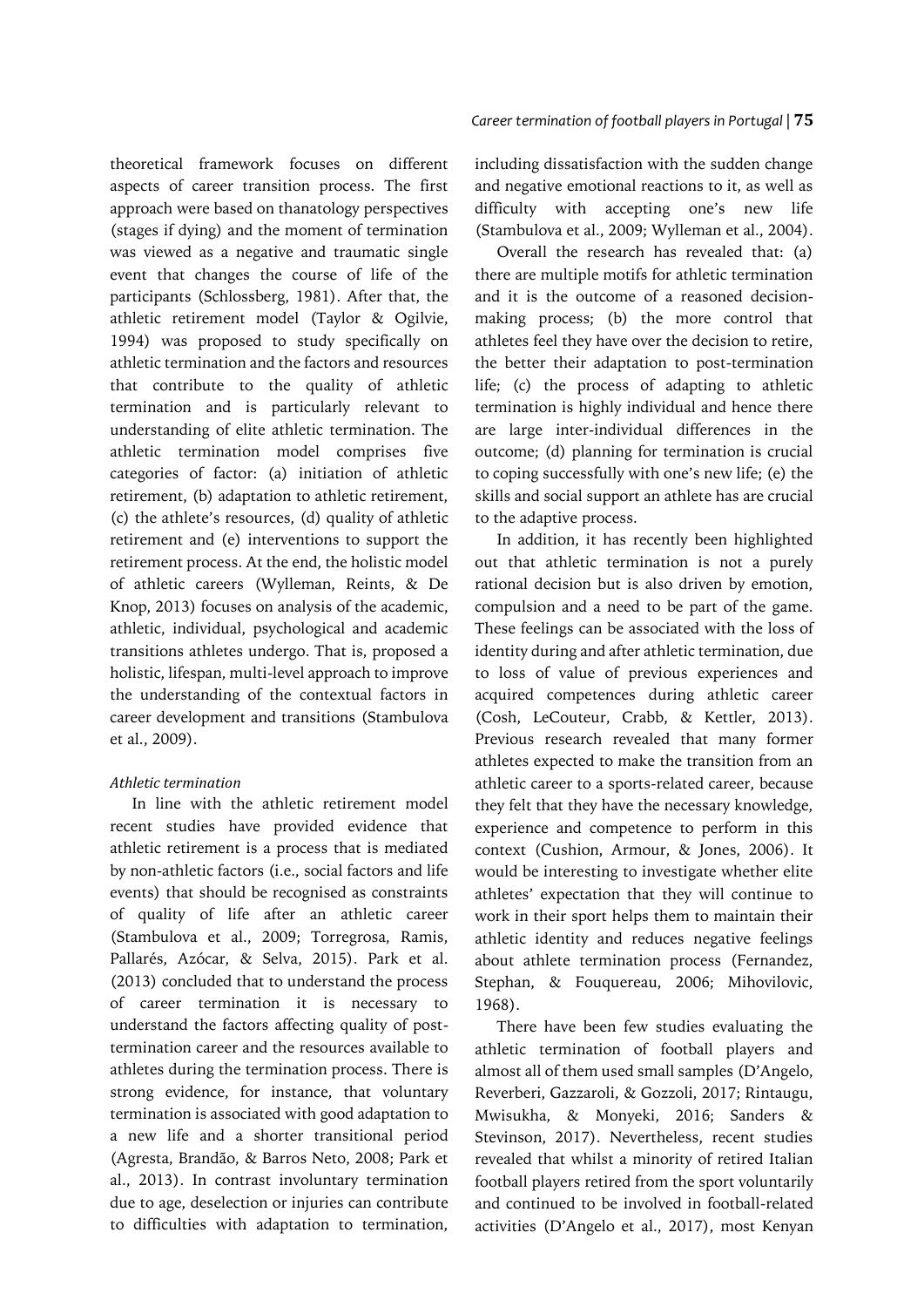retired football players retire voluntarily and continue to be involved in football subsequently (in coaching, sports marketing or sports administration) (Rintaugu et al., 2016). Thus, previous studies have emphasised the need to understand how nationality and culture influence athletic termination (Dimoula, Torregrosa, Psychountaki, & Fernandez, 2013). For instance, the analysis of the loss of identity and the mental problems associated with the moment of termination or the analysis of the existence of a pre-termination plan or the psychological support required (Dimoula et al., 2013; Jones & Denison, 2017; Park et al., 2013; van Ramele, Aoki, Kerkhoffs, & Gouttebarge, 2017) in specific countries or the comparison between different countries and cultures should be considered in further studies. In Portugal there has been scant research interest in this topic and in recent years some attempts have been made to develop programmes to support athletes during the termination process. Thus, although previous research on athletic termination, it is essential to develop research on athletic termination in Portugal in order to understand the specific social factors affecting the process and contributing to develop appropriate policies and support programmes (Levitt et al., 2018).

Accordingly, the purpose of this study was to identify the motifs of sporting termination in elite Portuguese Football players. Following the suggestions of Park et al. (2013) in this study it was evaluated the: (a) factors affecting the quality of the transition from athletic career to postathletic career and (b) resources available to elite football players during this transition.

### **METHOD**

**Participants**

Ninety male Portuguese former elite football players participated in this study ( $M = 50.68 \pm 1$ 9.14 age). Three criteria were used for participants selection: (a) professional male football Portuguese players; (b) participation of the national team as senior football players, and (b) career termination from football between 1985 and 2015. Most had retired from competition at the age of 36 - 40 years (35.53  $\pm$ 3.63 years) and slightly more than half had played professionally for 16 - 20 years  $(M = 16 \pm 3.12)$ years as professional players). Most had only been educated to secondary level (53.3%). Interestingly, the current occupation of 97.8% of these retired football players was football-related, with the biggest group being football coaches. The study was conducted in accordance with the guidelines contained in the Declaration of Helsinki and was approved by the University Ethics Committee. Participants were informed that information from interviews would be confidential and used only for research. All the participants were informed of the purpose of the study and provided written, informed consent.

### **Instruments and Procedures**

A semi-structured interview guide in Portuguese based on the athletic termination model was developed. The interview was focused in two themes of questions after the collection of demographic information, based on the proposal of Taylor and Ogilvie (1994) and in line with the previous systematization of Park et al. (2013): (a) quality of career transition, (b) resources for career transition (Taylor & Ogilvie, 1994). In the analysis of quality of career termination five dependent variables were accessed: voluntary termination (participants were asked about the reasons for career termination and about the voluntariness about the decision), athletic identity (participants were asked about other activities that they have developed during their career, their concerns with the termination and their motivations while players), the time taken to accept termination (participants were asked about the time that they needed to accept termination), career / personal development (participants were asked about the strategies that they used to improve their career in the future and how previous knowledge help them on that) and life changes (participants were asked about bout their experience of transition to termination and the difficulties they feel). The analysis of available resources for career termination comprising four dependent variables: coping strategies (participants were asked about the strategies used to react to the sport termination situation and to define the most relevant), psychological support (participants were asked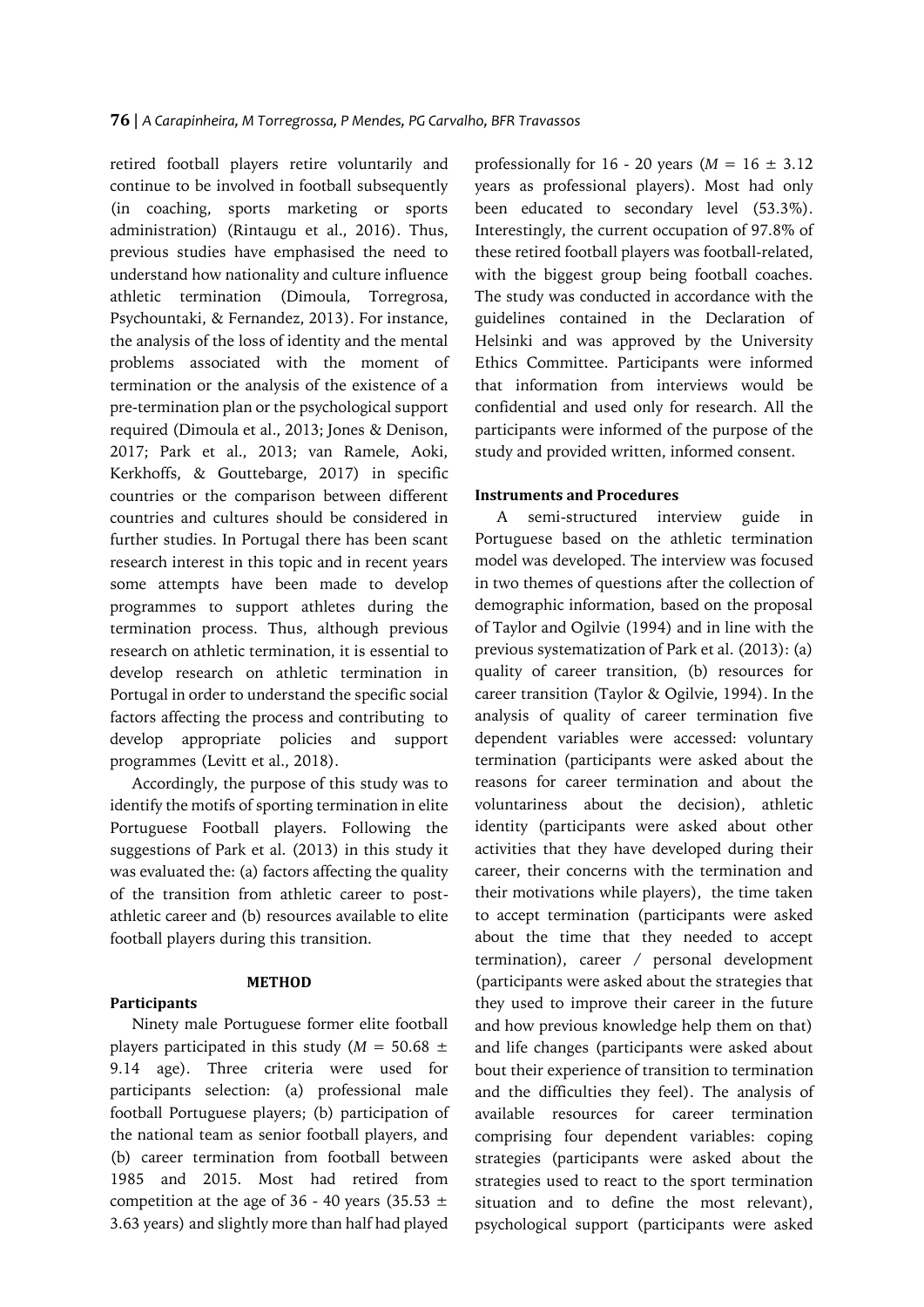about the person(s) that support him psychologically), pre-termination planning (participants were asked about the existence of a termination plan) and support program involvement (participants were asked about the existence of support programmes that help them on the termination process and their opinion about the importance of such programs).

The interview has been previously validated according to qualitative methods (Vaivio, 2012). The interview structure has been validated to ensure the reliability of the collected data. The final interview was developed after exploring previous drafts of the transcript using the following steps: (a) Adaptation of first draft of the interview based on previous studies; (b) Evaluation and adjustments on the interview by two senior researchers in sports sciences, who have substantial experience with interviews; (c) Development of a pilot study conducted with three former professional football players (d) Minor fixes and adaptations resulting from the pilot study; (f) Definition of the final version of the interview. Semi-structured interviews were conducted face to face in a calm environment (usually in a hotel meeting room). Interviews (lasting 45 - 90 mins) were carried out by the first author and audio-recorded with the informed

consent of participants and then transcribed verbatim.

From the semi-structured interview data were extracted and organized with a deductive approach to the content according to the themes and the dependent variables previously defined. After a line-by-line analysis, transcripts were read repeatedly for familiarization and text units were codded and organized into specific categories. The descriptive and theoretical validity were ensured through a process of triangulation by all the authors. Software NVivo 10 was used to organize data codification and analysis (Bazeley & Jackson, 2013).

### **RESULTS**

In line with the previous work of Park et al. (2013) the analysis was divided into two main themes: (a) quality of career transition; and (b) resources for career transition. These categories were further divided into dependent variables that characterize the termination of the athletic career of elite Portuguese football players.

### *Quality of career termination*

Figure 1 represent the most significant categories obtained for each dependent variable related with the quality of career termination.



*Figure 1.* Identification of the most significant categories that constraint the quality of career termination

### *Voluntary termination.*

For the majority, athletic retirement had been involuntary. Age was the causal factor cited by the greatest proportion of participants. Also, the injuries and deselection was considered a motif for involuntary retirement.

"I was 37 years old and I was fed up with my football playing career. I didn't feel the same physical and mental capacity to answer to the training and game requirements. I was emotionally tired." (Player 33)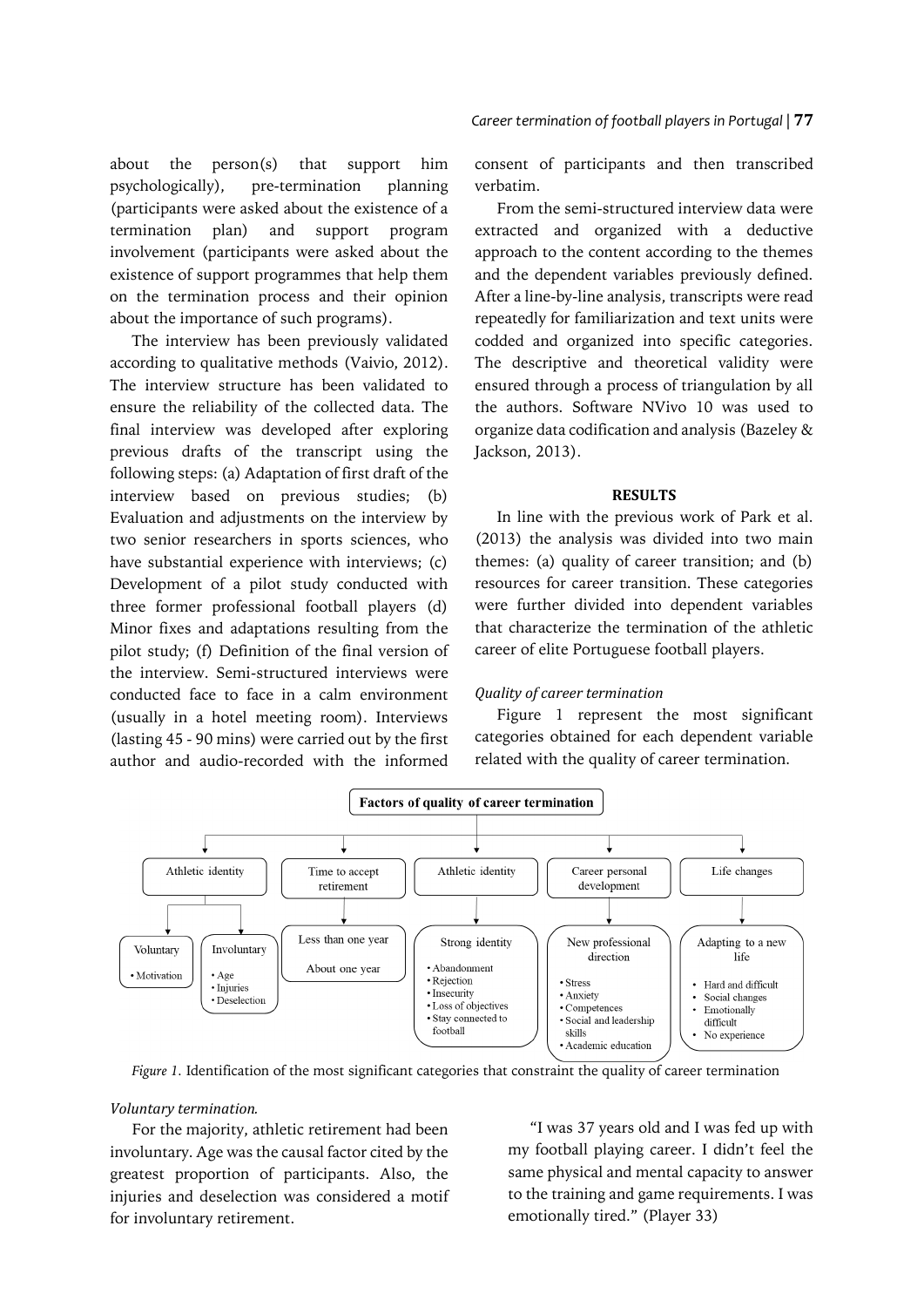### **78** | *A Carapinheira, M Torregrossa, P Mendes, PG Carvalho, BFR Travassos*

"With the increase in my age I didn't feel the same pleasure to continue playing. I want to continue playing but it was very hard for me" (Player 45)

"I was physically and emotionally tired because had a lot of injury problems during my career and in last years the problems have increased" (Player 73)

"In last year of my career I cannot play as I like because I didn't felt capacity to train and play at high intensity. I was always recovering from injuries. It was very difficult for me" (Player 22).

In opposition, about a third of the sample reported that they had retired voluntarily. Lack of motivation was the causal factor cited by the greatest proportion of participants.

"I left on my own initiative, it was the right time to finish. It didn't have the same motivation to keep on as a football player and I focus my energies in other projects. It was the right moment" (Player 15)

"In the last months I didn't feel the same pleasure to continue training and competing. The time to go to the training sessions become an obligation because I no long have motivation to continue and I no longer identified myself with that context" (Player 3).

### *Time to accept termination.*

Speaking about how long it had taken to accept athletic termination the majority of participants reported that the acceptance had been immediate or taken less than one year. However, some of them reported a year or more to accept the termination, even maintain the link with the sport or starting new activities during this time.

"I accepted immediately that it was time to retire. The days after termination were difficult but I accepted my termination as a normal process of life. However, I think that I benefited the fact that I have a proposal to continue working in football" (player 15)

"It took me some time to accept. Maybe about one year because I wanted to keep playing and I could not accept the idea even starting another job in the area of football" (player 45)

"Until now it has been difficult to accept that I'm no longer a football player. I fell that lost my dream" (player 30).

### *Athletic identity.*

The participants reported strong athletic identity. That is their main focus was the activity as professional football player and any one of them reported the practice of dual-careers.

"While I was a football player I did not have to think about the future and I thought that my career would be longer" (Player 28)

"Being a public figure made me feel I would not need to prepare myself for a new career. In my mind, I was above everyone and I think that at the end of my career something positive would happen to me" (Player 84).

Due to the strong athletic identity, the former athletes referred feelings of abandonment, rejection and insecurity after termination. The loss of objectives for the future was also identified as a common feeling reported by the participants.

"I felt abandoned. I felt that people start looking at me differently. It was very weird and difficult" (Player 80)

"I felt frustrated and I didn't know what to do next. I had never dealt with similar feelings like the ones I felt after termination" (Player 33)"

"I had some money, but I didn't know what to do in my life or with the money that I have. I didn't have objectives for the future because it seems that my life was ended" (Player 45)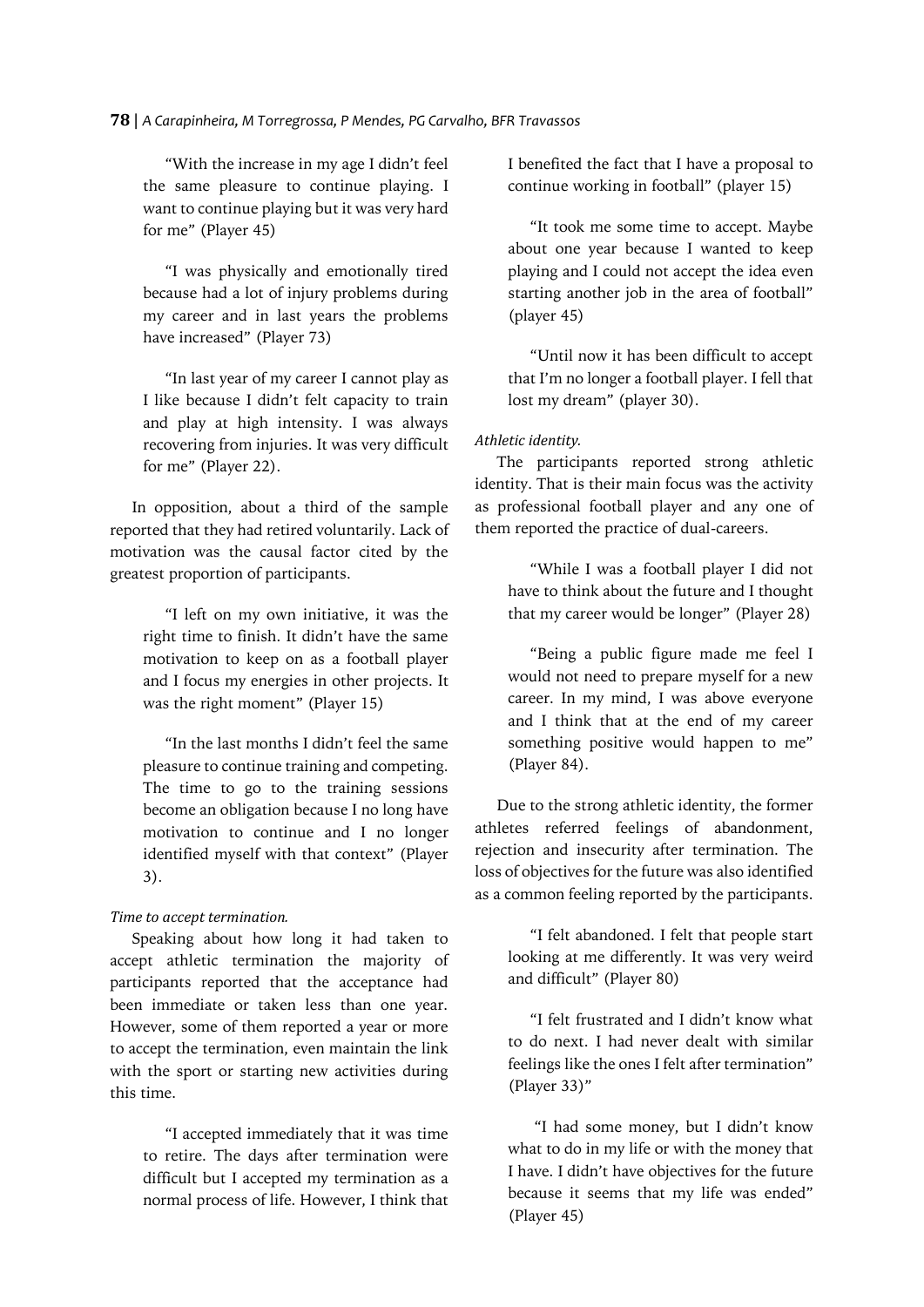### *Career termination of football players in Portugal |* **79**

"I was approached by some opportunists who suggested I should get involved in something but I wasn't interested in it and I didn't care about the opportunities that they suggest me. However, due to the facilities I still got involved" (Player 3).

In line with the strong athletic identity, the participants reported the benefits to have the opportunity to stay connected to football. Interestingly, they feel that it helps to improve the quality of athlete termination. The main reasons reported for staying connected to football were intrinsic motivations, such as having a passion for football, wanting to transmit values and spirit in football and wanting to transmit acquired knowledge and the previous experience accumulated

"I always be interested in the training and the management in football and that meant the door was open for me to continue in the football area. I always wanted to stay connected to football. It helps to make the career transition easy" (player 80)

"The identification of a possibility to develop a new work in the field of football helps me to maintain my confidence. I think that I know everything about football and nothing about the other professions" (player 61)

"Passion. This is an area that I know, and I loved to work on it. I have great passion for football and I'm really happy to continue contributing to the development of the sport. I wanted to transmit all my knowledge and values to youngers" (player 17)

"I have just specialized in this sport. It is my life and I don't imagine me out of it" (player 27).

Former players also mentioned that some opportunities to work in football emerged immediately after career termination or even during the last moments of their career as players.

"It was the moment and the opportunity for athletic termination and to start a new job in the club. When I retired I started a new career at the club. I think that my knowledge of the game and the about the environment that surrounds the sport contributes to the continuity in the club" (player 73)

"I had the opportunity to become a coach and I am enjoying it. I had to change my perspective about the game and I had to study about the coaching process, but it is very challenging, and I still feel that I am part of it" (player 12).

## *Career/ personal development.*

Some participants reported that the need to find a new professional direction after termination had caused anxiety and difficulties after the termination. In contrast another group reported that personal development and the competences and values they had acquired during their athletic career were very important for their termination because they helped them to feel valuable. The academic education on termination was also mentioned as a good way of improving quality of termination

"I needed to find a new occupation and I didn't know what I should do more than to be linked with football. It was stressful and very difficult for me, but when I received an opportunity to work in football I try to catch her with both hands. Even today I didn't imagine me doing another thing and it causes me some stress" (player 88)

"I put the values I have learned during my career into practice to help me to overcome the difficulties in my new life. My social and leadership skills were very important and led to help me in the new functions" (player 4)

"It was important to find an occupation and for me that meant enrolling in the graduate program" (player 16)

"The development of new skills and the frequency of the coach graduation program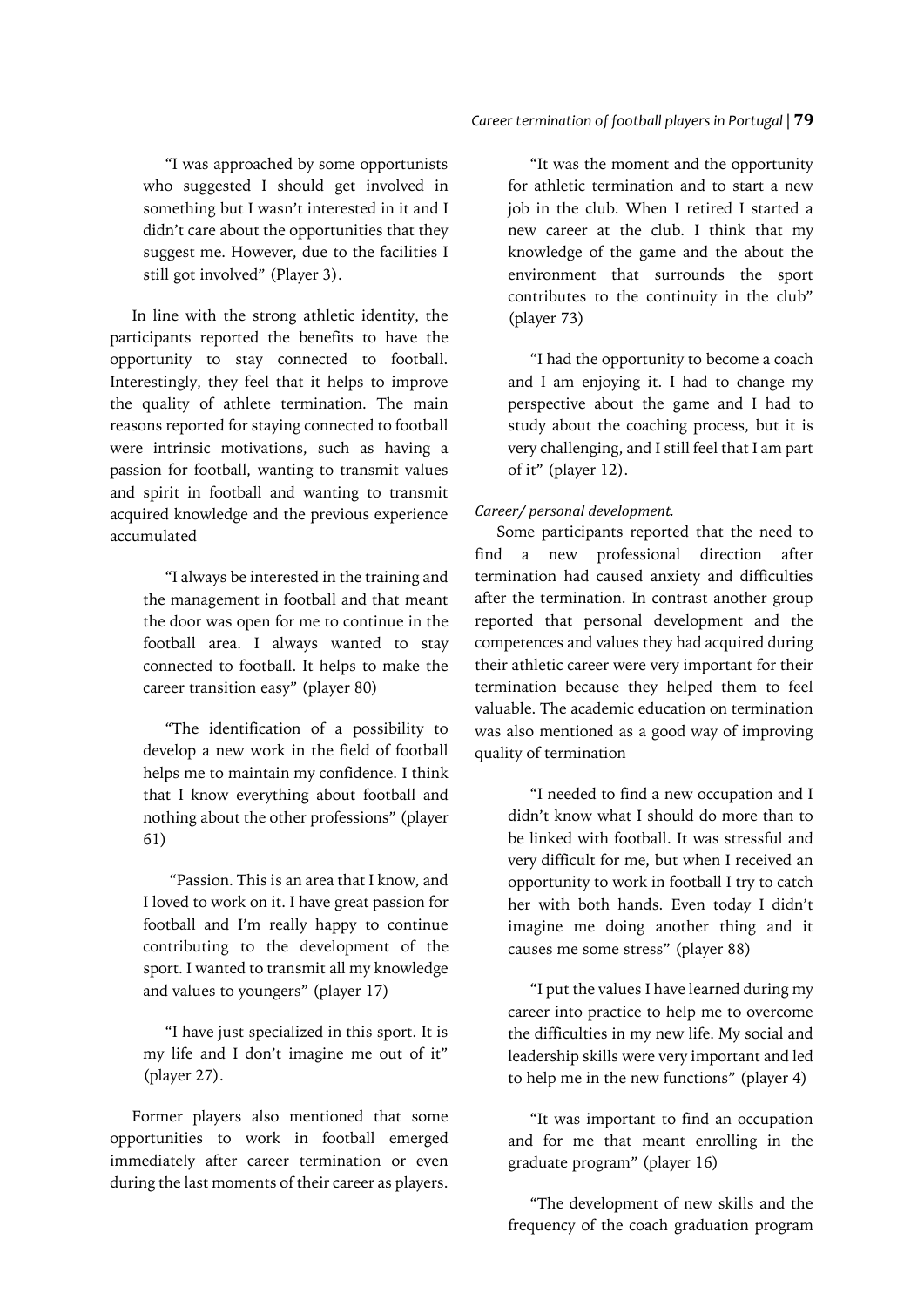was very important for me. It helped to accept the termination and contributed to the development of new skills that I needed in the future as a coach" (player 12).

### *Life changes.*

Mostly of participants reported that adapting to a new life was hard and causes mental and physical stress. Also, the absence of competition, training, friends and routines also promotes difficulties on the process of transition.

"I found it difficult to adapt to a new life. The new functions and requirements of the new job were not difficult to accomplish but we also need to consider the social changes that our life suffers. It was a mix of feelings and changes that I didn't expected felt" (player 33)

"I felt stressed, I could not think to myself that all was finished. Initially it was very difficult emotionally. I was feeling very anxious and annoyed" (player 82)

"I missed the friends, the training, the teammates and the football. I was afraid of the future because I was worried about being unemployed. I didn't have any academic qualification or experience (player 88).



*Figure 2.* Identification of the most significant available resources for career termination

# *Available resources*

Figure 2 represent the most significant categories obtained for each dependent variable related with the available resources for career termination.

### *Coping strategies.*

The coping strategies employed by participants included dedicating time to sportrelated activities such as coaching or scouting, followed by time dedicated to family and social support activities. Few of them reported the use of time to entrepreneurial activities and job planning.

"I used to dedicate my time to family and I was also involved in some sport activities and to help institutions that worked with young children" (player 2)

"After to my family, all of my time was dedicated to watch games and analyse players. I felt that it could help me for the future and I was right." (player 91)

"Apart from the family, I had personal investments that I try to maintain and improve" (player 78)

"I tried to define a plan for the future and I started to talk to people that could help me on my future. The contacts that I created as a football player help me a lot" (player 61).

### *Psychological support.*

Family was the most important source of psychological support and counselling, followed by friends and coaches.

"My family was very important for me. They really helped me to understand my new situation" (player 56)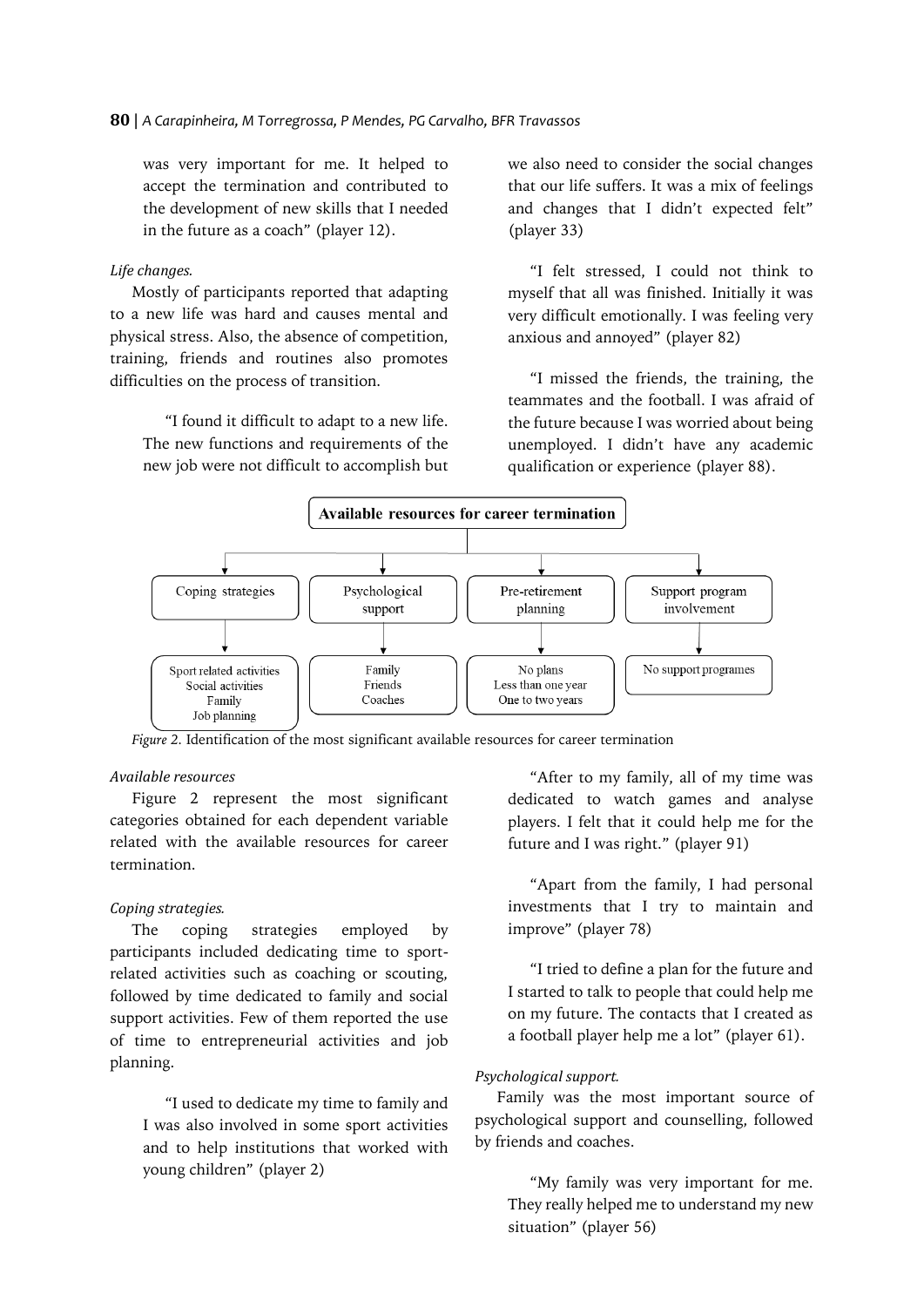"My real friends give me good advice and help me to stay focused on the future" (player 29)

"There was an experienced coach that helped me a lot and opened my mind in relation to the future" (player 34)).

### *Pre-retirement planning.*

Most participants reported that had not planned their termination, referring that they adjust their decisions in less than one year until termination or that they had never thought carefully about their termination beforehand. A few number of participants reported that they had started to plan their termination two to four years in advance or had been planning for termination throughout their career.

"I did not think about it. The, after the moment of termination the problems started to appear" (player 11)

"I started to think about my termination in the last five or six months of my playing career. I knew it would happen but in the beginning of my career I do not think about it. Really, I didn't want to think too much about it." (player 72).

### *Support program involvement.*

All the participants reported that there were no support programmes for retired footballers in Portugal. Participants felt that such support programmes could offer valuable support in several areas such as counselling and planning for

the future, development of professional and financial decisions or academic and professional education. Furthermore, a great number of participants suggested that such programs should contribute since the beginning of their careers for the development of dual-careers.

> "Support programs should help to find an orientation and help us to analyse the strengths and weaknesses of our decisions" (player 10)

> "It would be important for emotional and financial management and also to provide professional tools for a future job" (player 13)

> "It is important to provide academic formation and to develop alternatives for the future since the beginning of players career" (player 44)

> "The development of programmes of dual careers should enable us to learn different skills such languages, informatics, economy, psychology. It should enable us to manage our career, help us with personal financial management and most importantly prepare us to the future" (player 60).

Table 1 summarises the findings on athletic retirement in terms of the two themes evaluated. Based on previous research, it was highlighted for each variable the categories that contributes for a more positive or negative termination.

Table 1

*Identification of the most significant positive and negative factors of quality of transition and available resources for Portuguese football players*

|                               | Positive factor                       | Negative factor                   |
|-------------------------------|---------------------------------------|-----------------------------------|
| Factors of quality transition |                                       |                                   |
| Voluntary retirement          | Voluntary – Free choice               | Involuntary - Age                 |
| Time to acept retirement      | Less than one year                    | Didn't accept the retirement      |
| Athletic identity             | Continue connected to football        | One dimensional athletic identity |
| Career/personal development   | Acquisition of competences and values | Anxiety and difficulties          |
| Life changes                  |                                       | Adaptation to a new life          |
| Available resources           |                                       |                                   |
| Coping strategies             | Coaching or scouting                  |                                   |
| Psychological support         | Family                                |                                   |
| Pre-retirement planning       |                                       | Without any plan                  |
| Support program involvement   |                                       | Inexistence of support programs   |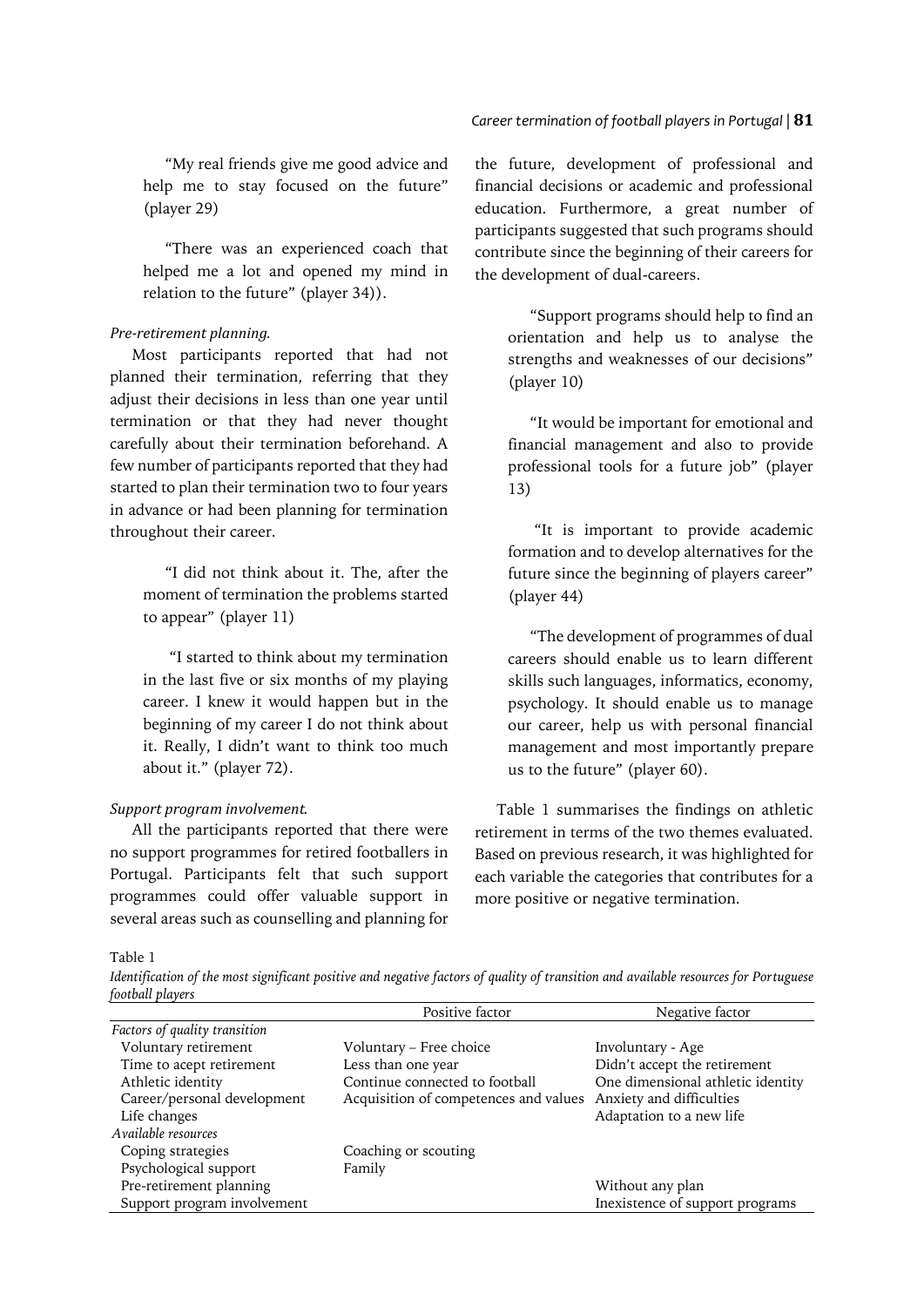### **DISCUSSION**

The aim of this study was to gain an understanding of the process of retiring from professional sport and the resources available to elite football players in Portugal. Our analysis of interview data from a sample of ninety elite Portuguese footballers is consistent with the pattern of athletic termination that has emerged from other research on athletes in Southern European cultures (Dimoula et al., 2013). The transition is characterised by maintenance of a strong athletic identity, difficulty adapting to one's new life and predominance of relocation in sports. The commonly available coping resources were participation in sport activities, support from family and friends. However, at the same time, it was reported a general lack of termination planning and absence of formal support programmes.

The participants retired from sport between 36 and 40 years of age. Their career termination had been involuntary, and it had taken them less than a year to accept termination. Most had only been educated to secondary level and had a strong athletic identity. A great number of participants reported a lack of plans for their post-football career and relied on family as their main psychological support. None of the players had received support from a formal programme.

#### *Quality of transition*

Our sample of elite Portuguese footballers retired later than Kenyan footballers (Rintaugu et al., 2016), the footballers that participated in the study by van Ramele et al. (2017) and also later than Greek and Spanish elite athletes in general (Dimoula et al., 2013). Hence our participants had spent more years in professional sport than the athletes in these other studies. Such results can be related with the strong athletic identity of elite Portuguese football players and with the general lack of plans for their post-football career. For instance, (Ramos, López de Subijana, Barriopedro, & Muniesa, 2017) revealed in this line of reasoning that dual career athletes usually abandon their careers four to five years before players with a career only focused in sport. Also, active elite players usually develop with more

clarity an image of termination with a plan associated in comparison with players with a career only focused in sport (Torregrosa, Boixadós, Valiente, & Cruz, 2004)

The most common level of education amongst our sample of retired footballers was secondary level, which is in line with previous research (Rintaugu et al., 2016; van Ramele et al., 2017). We found that 97.8% of our retired footballers had remained connected to football. They reported that this was due to intrinsic motivations, such as passion for football and desire to transmit the values of football and the knowledge they had acquired during their playing career. These results confirm the tendency of former elite athletes to maintain a professional connection with sport (Dimoula et al., 2013; Rintaugu et al., 2016), however to the best of our knowledge no previous study has reported the continued professional involvement of such a high proportion in the same sport. It is a typical behaviour of relocation in sports, instead of a complete termination from sport, and reduces stress and identity crisis after termination (Torregrosa et al., 2004). In this sense, despite of the high athlete identity observed, the negative consequences of termination could be attenuated with such relocation in sport, promoting the feeling of integration and competence for the development of the new career (Dimoula et al., 2013; Fernandez et al., 2006). Even not supported by any institutional program such strategy should be encouraged for the future with programmes of career transition support.

Most of the Portuguese footballers in our sample had not retired voluntarily. Termination had been forced on them by age, injuries or deselection. These results are consistent with observations of Italian footballers (D'Angelo et al., 2017). This contrasts with previous research in Kenyan footballers (Rintaugu et al., 2016) and in elite athletes suggesting that the majority of athletes retire voluntarily (Alfermann, 2000; Dimoula et al., 2013; Erpič et al., 2004). Such result is a bad predictive of adaptation to the new life condition (Alfermann, Stambulova, & Zemaityte, 2004; Torregrosa et al., 2015). Participants found involuntary termination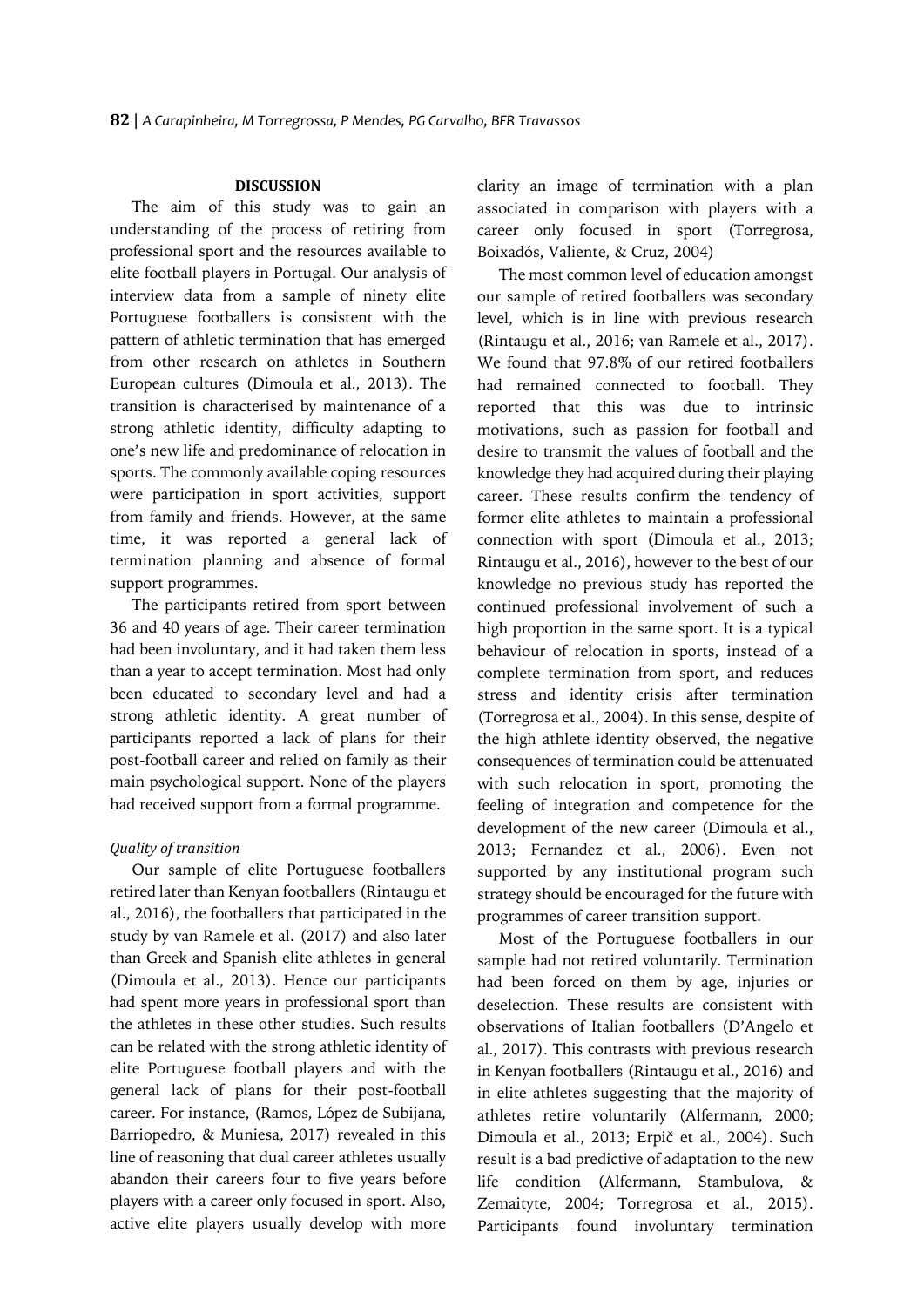difficult to cope with, due to the lack of control and loss of identity they experienced (Martin, Fogarty, & Albion, 2014; Torregrosa et al., 2015). These difficulties may be partly due to lack of preparation for the end of one's sporting career and the short time that athletes reported. The postponement of a voluntary termination delays the plans for the future and athletes' acceptance of termination and emotional reaction to it is different when termination is involuntary.

More than half of our sample struggled to adapt to their new life and experienced mental and physical disorders. The emergence of negative feelings and mental and physical disorders at the time of athletic termination is typical of involuntary terminations (Park et al., 2013). Nevertheless most of our participants reported that it had taken them less than a year to accept termination, which is less time than reported in most previous studies (Park et al., 2013). The relatively rapid acceptance of athletic termination that we observed is probably due to the fact that most of our participants had moved into a new professional career related to football, so in this sense they had not retired from the sport. The faster integration in a new life related with the practiced sport contributes to maintain high social recognition and feeling of competence (Torregrosa et al., 2004). Recognising the competences their athletic career has given them allows athletes to capitalise on their transferable skills in a new career and is empowering for players.

### *Resources for coping with the transition*

The results of this study revealed that the available resources to face career termination are common between south European Cultures. A lot of cross-culturally common characteristics were observed between sports (Stambulova et al., 2009). It was observed that players' preferred coping strategies involved participation in sport and development of a new sport-related career, which is a common finding in retiring athletes (Dimoula et al., 2013; Rintaugu et al., 2016). Focusing on developing a new career appears to facilitate adaptation to athletic termination and reduces the risk of misuse of drugs and alcohol (Alfermann et al., 2004; Park et al., 2013). In this

process of adjustment to the new life, the participants referred the importance of psychological support from non-sporting agents (family's role, self, friends). As previously observed, psychological support helps retired athletes to maintain a positive emotional state and improves the quality of their career transition.

However, most participants reported that they had done no preparation for their postfootball life and others reported that they had only started to prepare for their subsequent career towards the end of their playing career and the self-consciousness. It seems that athletes ignore or the problem of termination or try to postpone it in order to remain focused on the competition (D'Angelo et al., 2017; Rintaugu et al., 2016). Lack of knowledge about the transition process may lead to difficulties during the process (Park et al., 2013). Despite of that, most participants in the study show concerns and negative feelings regarding their future (Alfermann et al., 2004).

One of the most important ways of promoting a rapid and positive transition from playing professional sport is to offer dedicated support programmes (Erpič et al., 2004; Park et al., 2013). However, any support program integration was reported by participants, in line with the other European countries (Dimoula et al., 2013; Stambulova et al., 2009). Although there always existed several attempts to develop and promote supportive programs for professional footballers it seems that players do not know or do not use such training possibilities in Portugal. In line with other studies, several participants reported that the lack of financing support and qualified people to develop further support programmes may increase the risks of participation (Park et al., 2013). However, they would like to have such support and reported that support programmes should be developed for counselling and consciousness regarding the future and support to help professional and financial decisions.

Further studies should compare and correlate the factors that characterize termination with the quality of termination of different groups of participants and levels of performance. This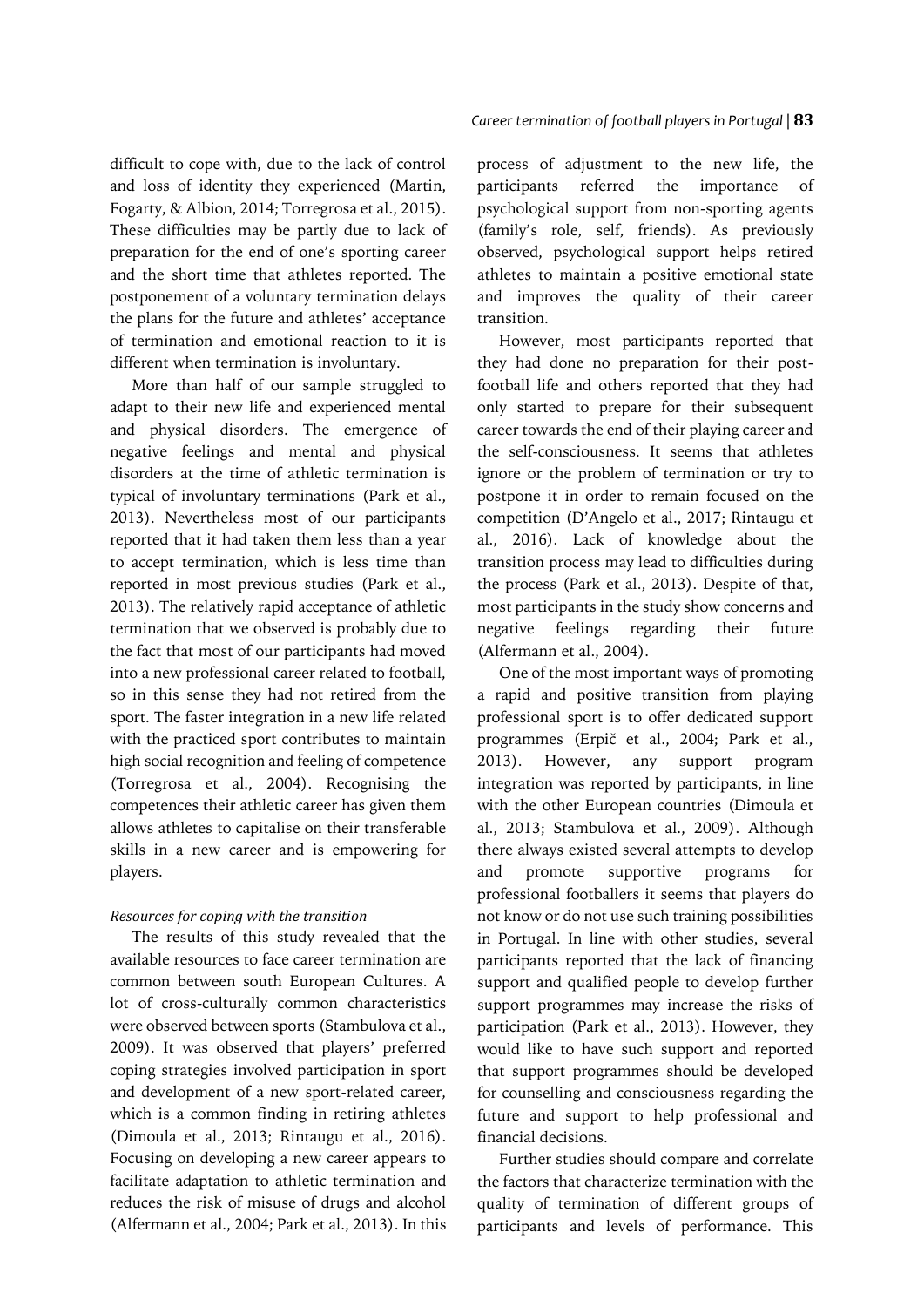would enable the identification of factors that constraint the quality of termination. There is also a need for evaluations of other transitions in an athlete's career, such as the transition from junior to senior level. We hypothesize that there will be clear differences between the different career transitions. At the end, as a limitation of this study we should report the nonidentification of the time between termination and participation in the research. It was reported as a variable that could influence results. Also, our sample was only constituted by elite Portuguese football players. It is required that further studies increase the sample of participants to compare the reality of players of different levels of practice. For instance, there is a need to understand how the high level of practice of players constraint their quality of transition and available resources.

#### **CONCLUSION**

In conclusion, our study revealed that termination of elite Portuguese footballers has general similarities with European Southern Countries but more important than that is that revealed some particularities. For instance, Portuguese footballers retired later and had longer playing careers than athletes in other countries, reported a short time to accept termination and had developed a new professional career linked to football in a short period of time. However, most of them reported that the termination was involuntarily, and experienced difficulties related with mental and physical disorders. According to that, there is a need to develop support programmes tailored to the needs of Portuguese footballers. For example, more than to develop support programs based on the moment of termination, it is suggested the development of programs that support the development of the entire career to promote dual careers and to prepare and develop a more clear image of the timing and the resources for termination and for the prospective life (Ramos et al., 2017; Torregrosa et al., 2004). The development of programs focused on the athlete lifespan instead on the moment of transition or termination will contribute to improve voluntary termination and consequently better adaptations

to the new life (Agresta et al., 2008; Park et al., 2013).

**Acknowledgments:** Nothing to declare.

**Conflict of interests:** Nothing to declare.

**Funding:**

Nothing to declare.

#### **REFERENCES**

- Agresta, M. C., Brandão, M. R. F., & Barros Neto, T. L. d. (2008). Causas e conseqüências físicas e emocionais do término de carreira esportiva. *Revista Brasileira de Medicina do Esporte*.
- Alfermann, D. (2000). Causes and consequences of sport career termination. In D. Lavallee & P. Wylleman (Eds.), *Career transitions in sport: International perspectives* (pp. 45-58): Morgantown: Fitness Information Technology.
- Alfermann, D., & Stambulova, N. (2007). Career transitions and career termination. In R. C. Tenenbaum & G. Eklund (Eds.), *Handbook of Sport Psychology, Third Edition* (pp. 712-733). New York: Wiley.
- Alfermann, D., Stambulova, N., & Zemaityte, A. (2004). Reactions to sport career termination: a<br>cross-national comparison of German, cross-national comparison of German, Lithuanian, and Russian athletes. *Psychology of sport and exercise, 5*(1), 61-75.
- Cosh, S., LeCouteur, A., Crabb, S., & Kettler, L. (2013). Career transitions and identity: a discursive psychological approach to exploring athlete identity in retirement and the transition back into elite sport. *Qualitative research in sport, exercise and health, 5*(1), 21-42.
- Cushion, C. J., Armour, K. M., & Jones, R. L. (2006). Locating the coaching process in practice: models 'for'and 'of'coaching. *Physical education and sport pedagogy, 11*(01), 83-99.
- D'Angelo, C., Reverberi, E., Gazzaroli, D., & Gozzoli, C. (2017). At the end of the match: exploring retirement of Italian football players. *Revista de psicología del deporte, 26*(3).
- Dimoula, F., Torregrosa, M., Psychountaki, M., & Fernandez, M. (2013). Retiring from elite sports in Greece and Spain. *The Spanish journal of psychology, 16*(E38).
- Erpič, S. C., Wylleman, P., & Zupančič, M. (2004). The effect of athletic and non-athletic factors on the sports career termination process. *Psychology of sport and exercise, 5*(1), 45-59.
- Fernandez, A., Stephan, Y., & Fouquereau, E. (2006). Assessing reasons for sports career termination: Development of the Athletes' Retirement